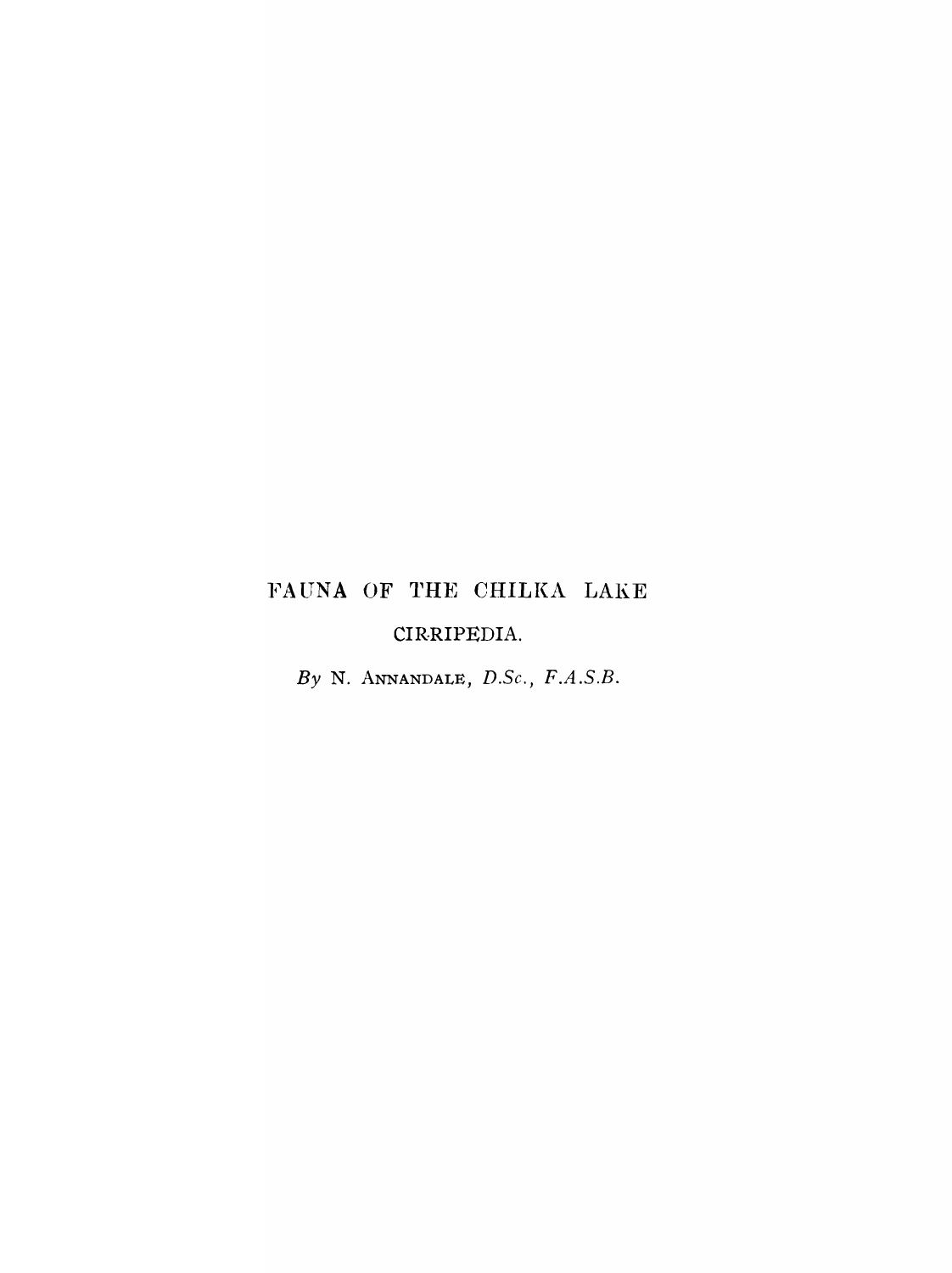## **CONTENTS.**

|                                    |                  |                  |           |           | Page      |
|------------------------------------|------------------|------------------|-----------|-----------|-----------|
| Pedunculata.                       |                  |                  |           |           |           |
| Dichelaspis cor, Aurivillius       | $\sim$ 100 $\mu$ | $\bullet\bullet$ | $\bullet$ | $\bullet$ | <br>- 137 |
| Operculata                         |                  |                  |           |           |           |
| <i>Balanus amphitrite</i> , Darwin |                  | $\bullet$        | $\bullet$ | $\bullet$ | 138       |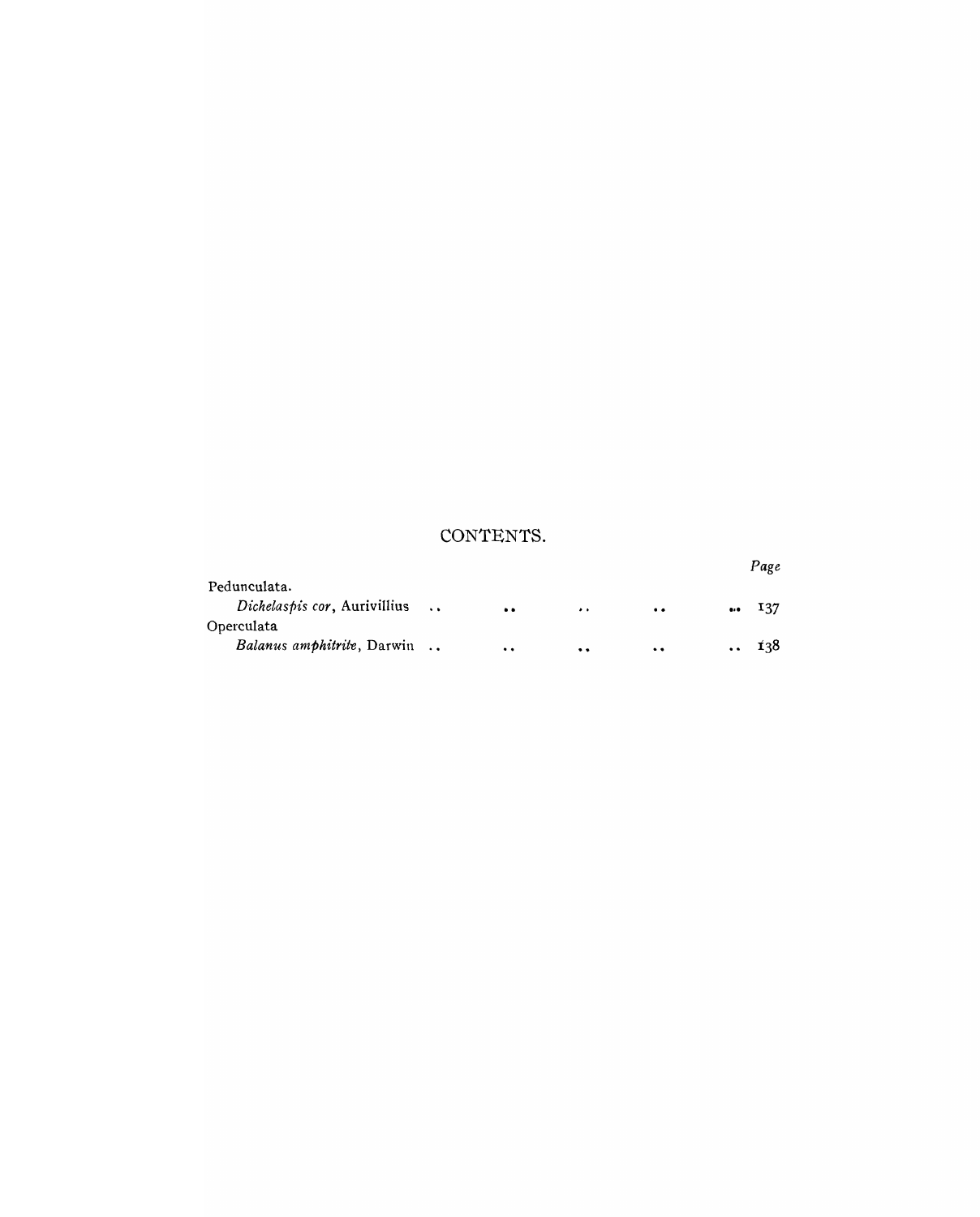#### CIRRIPEDIA.

#### *By* N. ANNANDALE.

There is not much to be said about the barnacles of the Chilka Lake, for only two species, both of which are common and widely distributed, are represented, namely *Dichelaspis cor* and *Balanus amphitrite*. Both were found abundantly in the outer channel of the lake. The only species observed in the main area was B. *comphitrite*, of which a few individuals were noticed on rocks and the bottom of boats.

*Dichelaspis cor* probably breeds in the outer channel and this may also be the case with *Balanus amphitrite,* but larvae of the latter almost certainly enter annually from the sea. Both species were found in the adult state in the fresh- as well as the salt-water season.

No Rhizocephala or other true parasitic forms were found.

#### Suborder PEDUNCULATA.

#### Family LEPADIDAE.

In addition to the species discussed below, another member of this family (the common *Lepas anseri/era,* Linn.) is represented by several specimens that were taken in a dead or moribund condition from a stick floating in the outer channel near Manikpatna in March,  $1914$  This species can hardly be included in the fauna of the lake on evidence so slight, for the stick had probably drifted in from the sea.

#### Dichelaspis cor, Aurivillius.

1909. *Dichelaspis cor,* Annandale, *Mem. Ind. Mus.* II, p. II9, pI. vi, figs. 7-IO.

This species is common on the gills of the crab *Scylla serrata* in the outer channel at all times of the year. In the main area we failed to find it, though the crab \vas common. Some of our specimens are of very large size, the capitulum being  $3 \text{ mm}$ . in breadth and the peduncle  $8 \text{ mm}$ . long. All of them belong to Gruvel's var. A. D. *cor* has been found in the gill-chamber of *Panulirus* in the sea but is particularly common in that of *Scylla serrata* in estuarine tracts. Its distribution extends from East Africa to Sumatra.

The larvae are able to hatch from the egg and to live, at any rate for some hours, in pure fresh water. This I have seen in the case of specimens from the gills of crabs purchased in the Calcutta market. The adults which produced the eggs lived for at least twelve hours out of water.